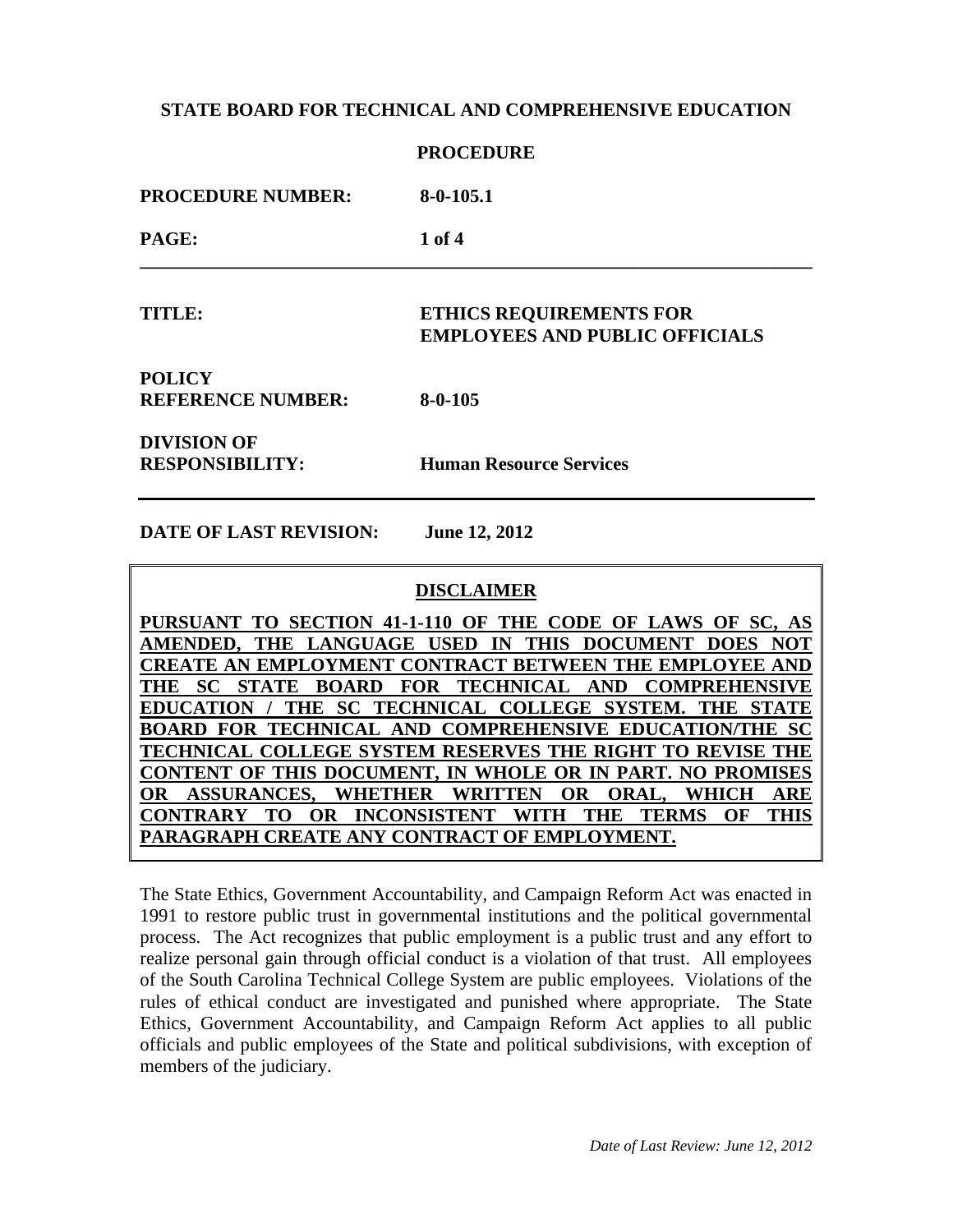#### **PROCEDURE**

**\_\_\_\_\_\_\_\_\_\_\_\_\_\_\_\_\_\_\_\_\_\_\_\_\_\_\_\_\_\_\_\_\_\_\_\_\_\_\_\_\_\_\_\_\_\_\_\_\_\_\_\_\_\_\_\_\_\_\_\_\_\_\_\_\_\_\_\_\_\_\_\_**

| <b>PROCEDURE NUMBER:</b> | 8-0-105.1 |
|--------------------------|-----------|
| <b>PAGE:</b>             | $2$ of 4  |

The law:

 $\overline{a}$ 

- 1. provides a code of conduct to prohibit public officials and employees from being involved in certain conflicts of interest;
- 2. provides for the filing of Statements of Economic Interest by certain designated public employees and public officials;
- 3. provides for advisory opinions to be issued on questions involving the State Ethics, Government Accountability, and Campaign Reform Act;
- 4. provides for procedures for participation by citizens in the enforcement of the law; and
- 5. provides for the State Ethics Commission to administer the law.

The rules of conduct, Sections 8-13-700 through 8-13-795 of the 1976 South Carolina Code of Laws, as Amended, should be consulted for specific information. The Rules of Conduct:

- 1. prohibit employees from using their official position or office to obtain an economic interest for the employee or the employee's family member<sup>1</sup>, an individual with whom the employee is associated, or a business with which the employee is associated;
- 2. prohibit employees from giving or offering, soliciting, or receiving compensation to influence the action of public officials or employees;
- 3. prohibits employees from receiving anything of value for speaking before a public or private group in his/her official capacity<sup>2</sup>.
- 4. prohibits employees from receiving compensation while acting in their official capacity from any group or organization to whom professional services are rendered.<sup>2</sup>
	- Honorariums and gratuities, whether in-state or out-of-state for services rendered on state time or at state expense, cannot be received by individuals but may be received by the College/System Office.

<sup>1</sup> Family member: the spouse, parent, brother, sister, child, mother-in-law, father-in-law, son-in-law, daughter-in-law, brother-in-law, grandparent, or grandchild

 $2$  Employees may be reimbursed for actual expenses incurred; however, reimbursement requires prior approval of the executive director, president, or official designee.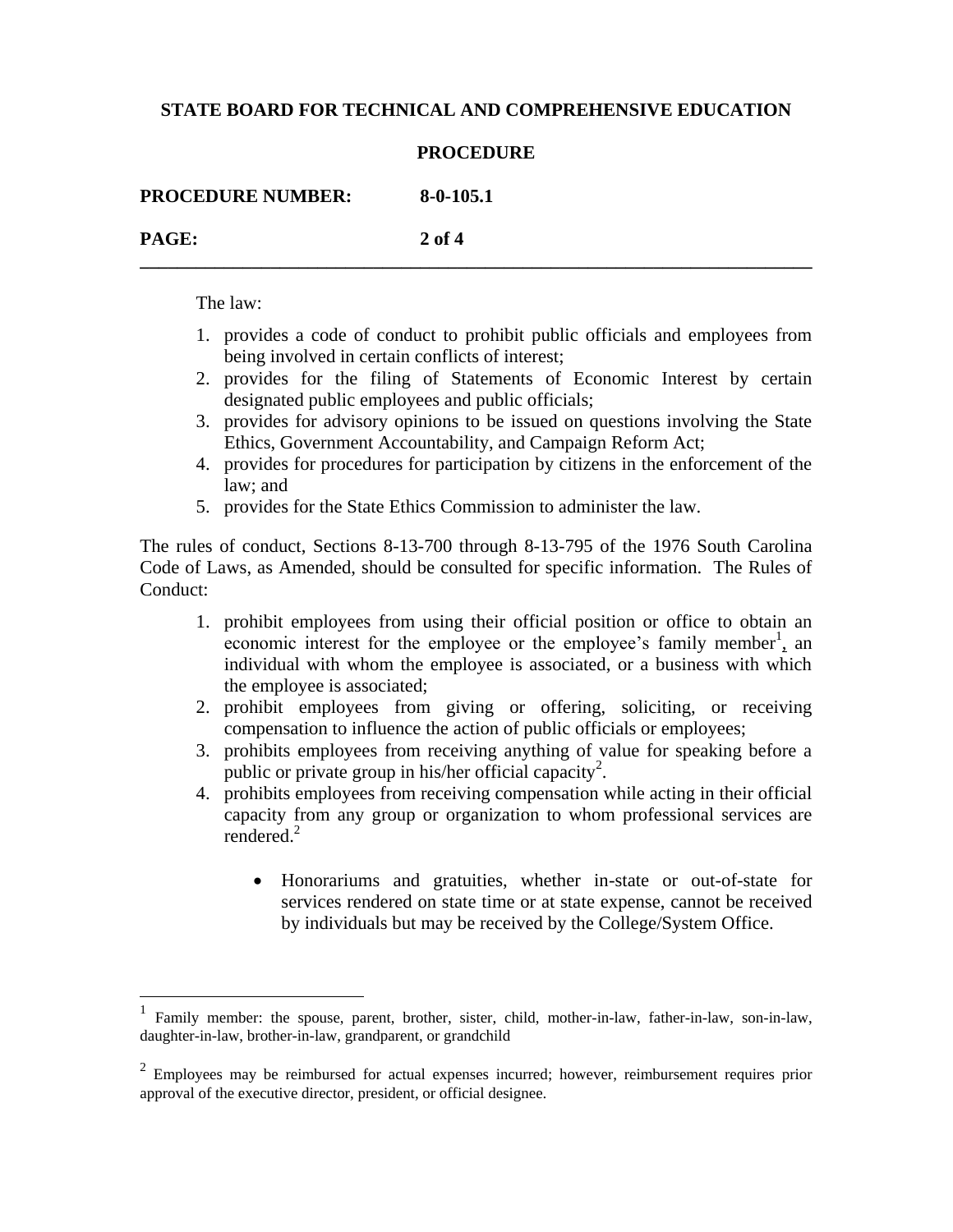#### **PROCEDURE**

| <b>PROCEDURE NUMBER:</b> | $8-0-105.1$ |
|--------------------------|-------------|
| PAGE:                    | 3 of 4      |

• Section 8-1-170 of the South Carolina Code of Laws authorizes state agencies to develop group productivity incentive programs for the recognition and award of team accomplishments through group performance.

Employees of any organizational unit within each of the various agencies are eligible to share equally twenty-five percent of the identified savings resulting from reduced operational costs in the unit up to a maximum of two thousand dollars per employee in a fiscal year.

- Section 8-1-180 of the South Carolina Code of Laws allows state agencies and institutions to spend public funds on employee plaques, certificates, and other events including meals and similar types of recognition to reward innovations or improvements by individual employees or employee teams that enhance the quality of work or productivity or as a part of employee development programs of their agency or institution. Awards shall be limited to fifty dollars for each individual.
- 4. prohibits the use or disclosure of confidential information for personal financial gain;
- 5. prohibits employees from membership on or employment by a regulatory commission or agency that regulates any business with which the employee is associated;
- 6. provides for actions to be taken by employees where a decision would affect the employee's personal financial interest;
- 7. prohibits employees from appearing before certain regulatory commission; and
- 8. calls attention to breaches of ethical standards.

Violation of the State Ethics, Government Accountability, and Campaign Reform Act is punishable by a fine up to \$10,000, up to twenty years imprisonment, or both. In addition to disciplinary action, which may be taken by the College/System Office, the State Ethics Commission may recommend administrative or disciplinary action, impose oral or written warnings or reprimands, require civil penalties, require forfeiture of anything received, or refer the matter to the Attorney General for criminal prosecution.